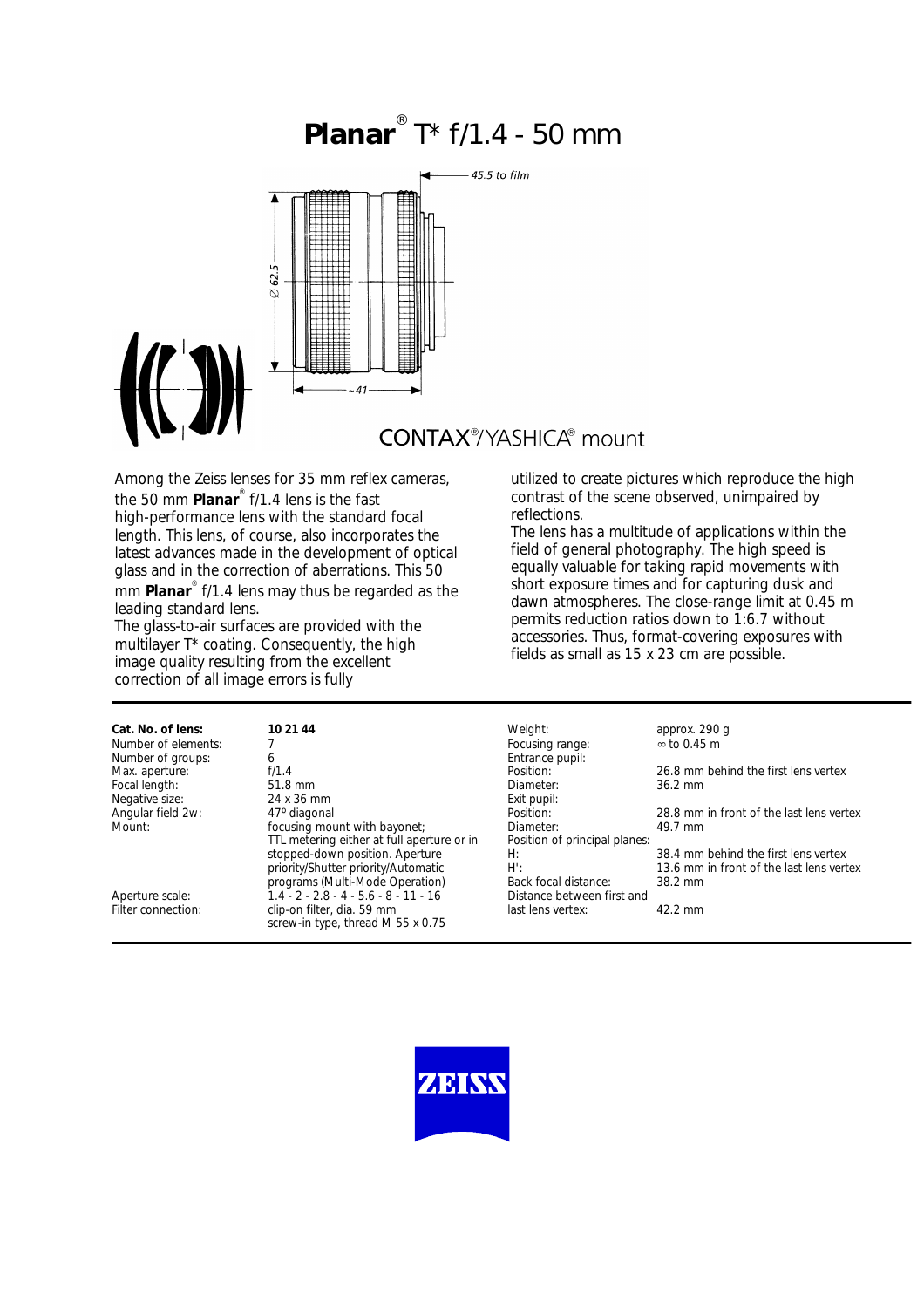## Performance data: **Planar**® T\* f/1.4 - 50 mm Cat. No. 10 21 44

### **1. MTF Diagrams**

The image height u - calculated from the image center - is entered in mm on the horizontal axis of the graph. The modulation transfer T (MTF = Modulation Transfer Factor) is entered on the vertical axis. Parameters of the graph are the spatial frequencies R in cycles (line pairs) per mm given at the top of this page. The lowest spatial frequency corresponds to the upper pair of curves, the highest spatial frequency to the lower pair. Above each graph, the f-number k is given for which the measurement was made. "White" light means that the measurement was made with a subject illumination having the approximate spectral distribution of daylight. Unless otherwise indicated, the performance data refer to large object distances, for which normal photographic lenses are primarily used.

#### **2. Relative illuminance**

In this diagram the horizontal axis gives the image height u in mm and the vertical axis the relative illuminance E, both for full aperture and a moderately stopped-down lens. The values for E are determined taking into account vignetting and natural light decrease.

#### **3. Distortion**

Here again the image height u is entered on the horizontal axis in mm. The vertical axis gives the distortion V in % of the relevant image height. A positive value for V means that the actual image point is further from the image center than with perfectly distortion-free imaging (pincushion distortion); a negative V indicates barrel distortion.

Modulation transfer T as a function of image height u. Slit orientation: tangential ——— sagittal White light. Spatial frequencies  $R = 10$ , 20 and 40 cycles/mm